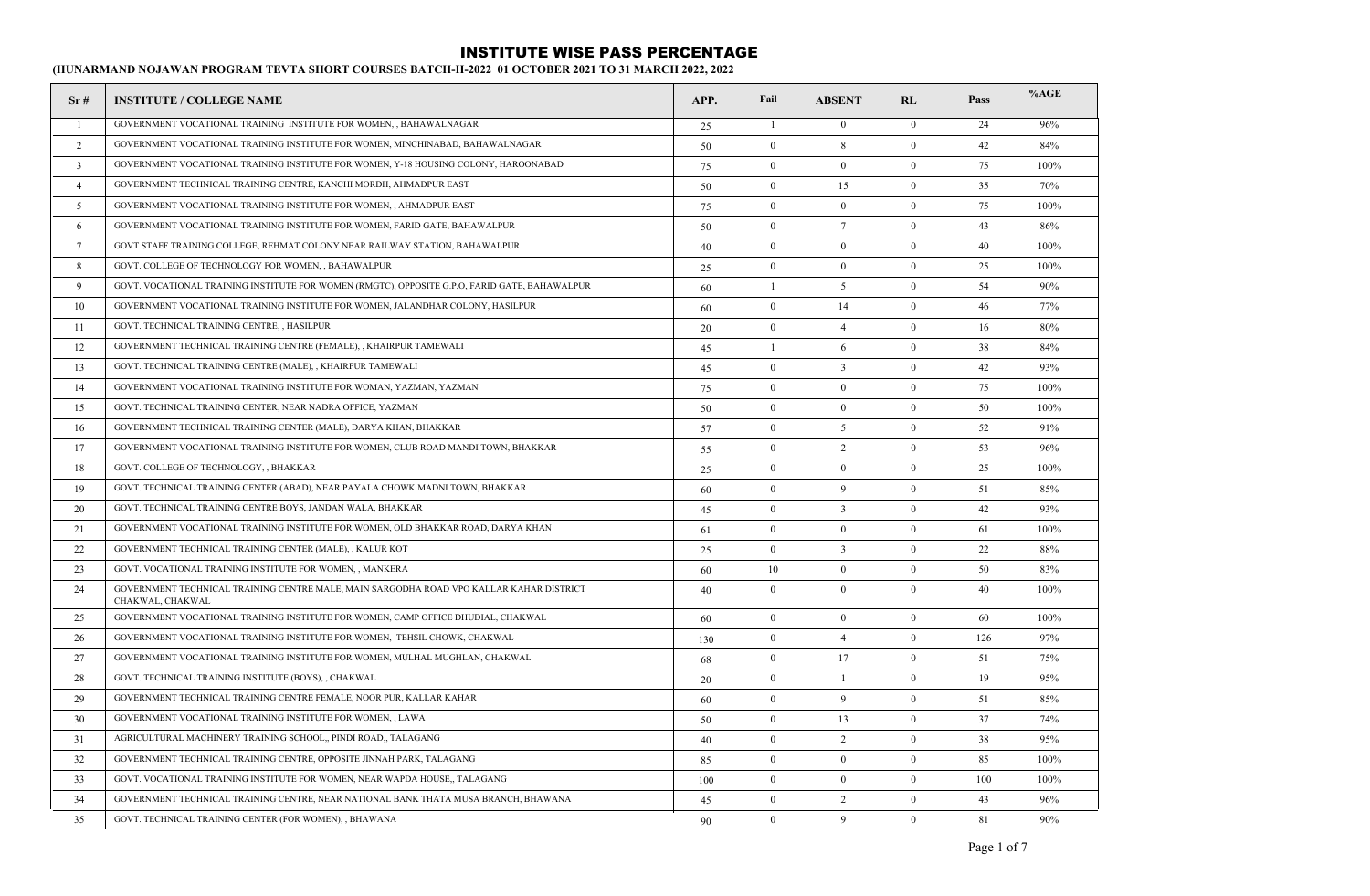| Sr# | <b>INSTITUTE / COLLEGE NAME</b>                                                                                       | APP. | Fail                    | <b>ABSENT</b>           | RL               | Pass | %AGE |
|-----|-----------------------------------------------------------------------------------------------------------------------|------|-------------------------|-------------------------|------------------|------|------|
| 36  | GOVERNMENT VOCATIONAL TRAINING INSTITUTE FOR WOMEN, MOHALLAH RAJI WALA CHINIOT, CHINIOT                               | 120  | $\mathbf{0}$            | $\overline{0}$          | $\mathbf{0}$     | 120  | 100% |
| 37  | GOVT. TECHNICAL TRAINING CENTER (MALE), MUHAMMADI SHAREEF, CHINIOT                                                    | 75   | $\theta$                | 9                       | $\mathbf{0}$     | 66   | 88%  |
| 38  | AGRICULTURE MACHINERY TRAINING SCHOOL, NEAR CIRCUIT HOUSE D.G.K, DERA GHAZI KHAN                                      | 60   | $\theta$                | $\overline{1}$          | $\theta$         | 59   | 98%  |
| 39  | GOVERNMENT TECHNICAL TRAINING CENTRE, NEAR ZARAI TARAQIATI BANK, KOT CHUTTA, DERA GHAZI KHAN                          | 60   | $\boldsymbol{0}$        | 2                       | $\mathbf{0}$     | 58   | 97%  |
| 40  | GOVERNMENT TECHNICAL TRAINING INSTITUTE, RAILWAY ROAD, DERA GHAZI KHAN                                                | 100  | $\overline{1}$          | 14                      | $\boldsymbol{0}$ | 85   | 85%  |
| 41  | GOVERNMENT VOCATIONAL TRAINING INSTITUTE FOR WOMEN, BLOCK 9, D.G.K, DERA GHAZI KHAN                                   | 60   | $\mathbf{0}$            | $\mathbf{0}$            | $\mathbf{0}$     | 60   | 100% |
| 42  | GOVT. TECHNICAL TRAINING CENTRE (FEMALE), FORT MINRO, DERA GHAZI KHAN                                                 | 25   | $\Omega$                | $\mathbf{0}$            | $\mathbf{0}$     | 25   | 100% |
| 43  | GOVT. TECHNICAL TRAINING CENTRE (MALE), NEAR MASJID AHL-E-HADIS, FORT MINRO, DERA GHAZI KHAN                          | 30   | $\theta$                | $\theta$                | $\theta$         | 30   | 100% |
| 44  | GOVT. VOCATIONAL TRAINING INSTITUTE FOR WOMEN, ABAD, DERA GHAZI KHAN                                                  | 60   | $\boldsymbol{0}$        | $\overline{\mathbf{3}}$ | $\mathbf{0}$     | 57   | 95%  |
| 45  | GOVT. VOCATIONAL TRAINING INSTITUTE FOR WOMEN, VEHOVA, DERA GHAZI KHAN                                                | 40   | $\boldsymbol{0}$        | $\mathbf{0}$            | $\mathbf{0}$     | 40   | 100% |
| 46  | GOVERNMENT VOCATIONAL TRAINING INSTITUTE FOR WOMEN, , TAUNSA SHARIF                                                   | 78   | $\mathbf{0}$            | $\mathbf{0}$            | $\mathbf{0}$     | 78   | 100% |
| 47  | GOVERTNMENT TECHNICAL TRAINING INSTITUTE, 2ND CAMPUS BARTHI NEAR THQ BARTHI JANOOBI, TAUNSA<br><b>SHARIF</b>          | 90   | $\mathbf{0}$            | 45                      | $\mathbf{0}$     | 45   | 50%  |
| 48  | GOVT. TECHNICAL TRAINING CENTER(F), BASTI BUZDAR, TAUNSA SHARIF                                                       | 60   | $\mathbf{0}$            | $\overline{0}$          | $\mathbf{0}$     | 60   | 100% |
| 49  | GOVT. TECHNICAL TRAINING CENTRE (MALE), , TAUNSA SHARIF                                                               | 40   | $\mathbf{0}$            | $\overline{4}$          | $\mathbf{0}$     | 36   | 90%  |
| 50  | GOVT. VOCATIONAL TRAINING INSTITUTE FOR WOMEN, ABAD, TAUNSA SHARIF                                                    | 120  | $\mathbf{0}$            | $\mathbf{0}$            | $\mathbf{0}$     | 120  | 100% |
| 51  | GOVT. TECHNICAL TRAINING CENTRE (FEMALE), MOHALLA FAIZAN-E-MADINA, CHAK JHUMRA                                        | 100  | $\overline{\mathbf{3}}$ | 19                      | $\mathbf{0}$     | 78   | 78%  |
| 52  | GOVT. TECHNICAL TRAINING CENTRE (MALE), , CHAK JHUMRA                                                                 | 65   | $\mathbf{0}$            | -1                      | $\mathbf{0}$     | 64   | 98%  |
| 53  | GOVERNMENT TECHNICAL TRAINING INSTITUTE, JINNAH COLONY ROAD, FAISALABAD                                               | 125  | -1                      | 11                      | $\mathbf{0}$     | 113  | 90%  |
| 54  | GOVERNMENT VOCATIONAL TRAINING INSTITUTE FOR WOMEN, PEOPLES COLONY #1, FAISALABAD                                     | 115  | $\mathbf{0}$            | $\mathbf{0}$            | $\mathbf{0}$     | 115  | 100% |
| 55  | GOVERNMENT VOCATIONAL TRAINING INSTITUTE FOR WOMEN, SAMANABAD, FAISALABAD                                             | 180  | $\theta$                | 19                      | $\mathbf{0}$     | 161  | 89%  |
| 56  | GOVT. STAFF TRAINING COLLEGE, PEOPLES COLONY, FAISALABAD                                                              | 180  | $\theta$                | 12                      | $\mathbf{0}$     | 168  | 93%  |
| 57  | GOVT. TECHNICAL TRAINING CENTRE, , KHURRIANWALA                                                                       | 55   | $\theta$                | 1                       | $\mathbf{0}$     | 54   | 98%  |
| 58  | GOVERNMENT TECHNICAL TRAINING CENTRE, 469 GB, SAMMUNDRI                                                               | 60   | $\mathbf{0}$            | 13                      | $\mathbf{0}$     | 47   | 78%  |
| 59  | GOVERNMENT VOCATIONAL TRAINING INSTITUTE FOR WOMEN, 468 GB, SAMMUNDRI                                                 | 80   | $\boldsymbol{0}$        | 20                      | $\mathbf{0}$     | 60   | 75%  |
| 60  | GOVERNMENT VOCATIONAL TRAINING INSTITUTE FOR WOMEN, 469 GB, SAMMUNDRI                                                 | 67   | $\overline{1}$          | 5                       | $\mathbf{0}$     | 61   | 91%  |
| 61  | GOVT. TECHNICAL TRAINING CENTRE, GOJRA ROAD NEAR GENERAL BUS STAND, SAMMUNDRI                                         | 75   | -1                      | 5                       | $\mathbf{0}$     | 69   | 92%  |
| 62  | GOVT. TECHNICAL TRAINING INSTITUTE, CHAK NO.465 GB, FAISALABAD ROAD, SAMMUNDRI                                        | 75   | $\theta$                | 13                      | $\theta$         | 62   | 83%  |
| 63  | GOVERNMENT TECHNICAL TRAINING CENTRE (F), MAIN ROAD MUMTAZABAD, TANDLIANWALA                                          | 69   | $\theta$                | $\mathbf{0}$            | $\boldsymbol{0}$ | 69   | 100% |
| 64  | GOVT. TECHNICAL TRAINING CENTRE (MALE), P-197 BENZIR CHOWK IOBAL COLONY, TANDLIANWALA                                 | 40   | $\theta$                | 6                       | $\boldsymbol{0}$ | 34   | 85%  |
| 65  | GOVERNMENT TECHNICAL TRAINING INSTITUTE, PASROOR ROAD, GUJRANWALA                                                     | 141  | 3                       | 12                      | $\mathbf{0}$     | 126  | 89%  |
| 66  | GOVERNMENT VOCATIONAL TRAINING INSTITUTE FOR WOMEN, BIG CIVIL LINES, GUJRANWALA                                       | 278  | $\Omega$                | $\mathbf{0}$            | $\bf{0}$         | 278  | 100% |
| 67  | GOVT VOCATIONAL TRAINING INTITUTE FOR WOMEN, RAHWALI, GUJRANWALA                                                      | 130  | $\boldsymbol{0}$        | $\overline{3}$          | $\boldsymbol{0}$ | 127  | 98%  |
| 68  | GOVT. TECHNICAL TRAINING CENTRE (BOYS), MAIN BAZAAR ROAD NEAR GOVT. HIGH SCHOOL NO.1, QILA DIDAR<br>SINGH, GUJRANWALA | 48   | $\mathbf{0}$            | $\mathbf{0}$            | $\mathbf{0}$     | 48   | 100% |
| 69  | LIGHT ENGINEERING SERVICE CENTRE, SMALL INDUSTRIES ESTATE NO.1, G.T ROAD,, GUJRANWALA                                 | 75   | $\mathbf{0}$            | 13                      | $\mathbf{0}$     | 62   | 83%  |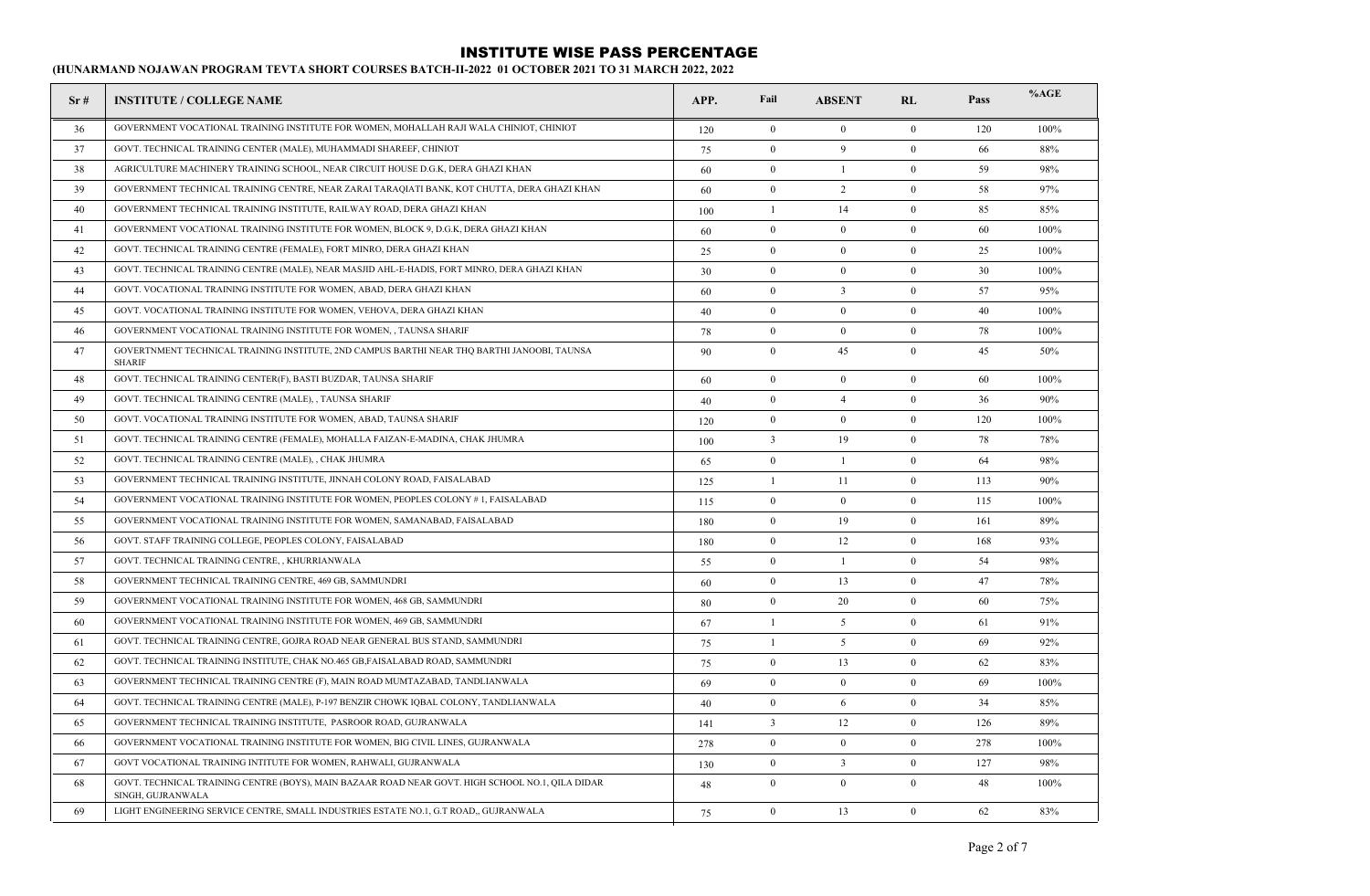| Sr# | <b>INSTITUTE / COLLEGE NAME</b>                                                                            | APP. | Fail             | <b>ABSENT</b>    | RL               | Pass | %AGE |
|-----|------------------------------------------------------------------------------------------------------------|------|------------------|------------------|------------------|------|------|
| 70  | GOVERNMENT VOCATIONAL TRAINING INSTITUTE FOR WOMEN, , NAUSHERA VIRKAN                                      | 90   | $\mathbf{1}$     | $\overline{3}$   | $\mathbf{0}$     | 86   | 96%  |
| 71  | GOVERNMENT VOCATIONAL TRAINING INSTITUTE FOR WOMEN, CIRCULAR ROAD, WAZIRABAD                               | 110  | $\mathbf{0}$     | $\mathbf{0}$     | $\mathbf{0}$     | 110  | 100% |
| 72  | GOVERNMENT VOCATIONAL TRAINING INSTITUTE FOR WOMEN, JALAL PUR JATTAN ROAD, GUJRAT                          | 172  | $\overline{0}$   | 11               | $\mathbf{0}$     | 161  | 94%  |
| 73  | GOVERNMENT VOCATIONAL TRAINING INSTITUTE FOR WOMEN,, KHARIAN                                               | 175  | $\bf{0}$         | $\bf{0}$         | $\bf{0}$         | 175  | 100% |
| 74  | GOVT. VOCATIONAL TRAINING INSTITUTE (W), MANGLIA NEAR HEALTH CENTRE VILLAGE P/O MALKA, KHARIAN             | 89   | $\boldsymbol{0}$ | $\bf{0}$         | $\bf{0}$         | 89   | 100% |
| 75  | GOVERNMENT VOCATIONAL TRAINING INSTITUTE FOR WOMEN, VANIKE CHOWK, POST OFFICE ROAD.,<br><b>HAFIZABAD</b>   | 80   | $\mathbf{0}$     | $\boldsymbol{0}$ | $\mathbf{0}$     | 80   | 100% |
| 76  | GOVT. VOCATIONAL TRAINING INSTITUTE FOR WOMEN, NEAR QABARASTAN SUHEKE CHOWKI, SUKHEKE,<br><b>HAFIZABAD</b> | 80   | $\mathbf{0}$     | $\mathbf{0}$     | $\mathbf{0}$     | 80   | 100% |
| 77  | GOVERNMENT TECHNICAL TRAINING INSTITUTE, SATELLITE TOWN, JHANG                                             | 163  | $\mathbf{0}$     | 17               | $\mathbf{0}$     | 146  | 90%  |
| 78  | GOVERNMENT VOCATIONAL TRAINING INSTITUTE FOR WOMEN, , JHANG                                                | 125  | $\mathbf{0}$     | 6                | $\mathbf{0}$     | 119  | 95%  |
| 79  | GOVT. COLLEGE OF TECHNOLOGY, , JHANG                                                                       | 25   | $\overline{0}$   | $\overline{0}$   | $\mathbf{0}$     | 25   | 100% |
| 80  | GOVERNMENT VOCATIONAL TRAINING INSTITUTE FOR WOMEN, SHAHID SHAHEED ROAD, SHORKOT                           | 75   | $\boldsymbol{0}$ | $7\phantom{.0}$  | $\mathbf{0}$     | 68   | 91%  |
| 81  | GOVERNMENT VOCATIONAL TRAINING INSTITUTE FOR WOMEN, , DINA                                                 | 87   | $\mathbf{0}$     | 22               | $\mathbf{0}$     | 65   | 75%  |
| 82  | GOVERNMENT VOCATIONAL TRAINING INSTITUTE FOR WOMEN, , JHELUM                                               | 100  | $\mathbf{0}$     | 21               | $\mathbf{0}$     | 79   | 79%  |
| 83  | GOVERNMENT VOCATIONAL TRAINING INSTITUTE FOR WOMEN, NEAR POST OFFICE, PIND DADAN KHAN                      | 50   | $\mathbf{1}$     | 8                | $\mathbf{0}$     | 41   | 82%  |
| 84  | GOVERNMENT VOCATIONAL TRAINING INSTITUTE FOR WOMEN, NEAR POST OFFICE SOHAWA, SOHAWA                        | 82   | $\bf{0}$         | $\bf{0}$         | $\mathbf{0}$     | 82   | 100% |
| 85  | GOVERNMENT VOCATIONAL TRAINING INSTITUTE FOR WOMEN, HUJRA ROAD NEAR GHOSHI MARKET, CHUNIAN                 | 40   | $\bf{0}$         | 2                | $\bf{0}$         | 38   | 95%  |
| 86  | GOVT. TECHNICAL TRAINING CENTRE (MALE), , KANGAN PUR                                                       | 20   | $\mathbf{0}$     | 2                | $\mathbf{0}$     | 18   | 90%  |
| 87  | GOVERNMENT TECHNICAL TRAINING CENTRE FOR GIRLS, PHOOL NAGAR, KASUR                                         | 96   | $\overline{0}$   | 6                | $\mathbf{0}$     | 90   | 94%  |
| 88  | GOVERNMENT VOCATIONAL TRAINING INSTITUTE FOR WOMEN, BROON KOR AZAM KHAN, KASUR                             | 45   | $\boldsymbol{0}$ | 2                | $\mathbf{0}$     | 43   | 96%  |
| 89  | GOVT. TECHNICAL TRAINING CENTRE (FEMAL), KOT RADHA KISHAN, KASUR                                           | 63   | $\bf{0}$         | 9                | $\mathbf{0}$     | 54   | 86%  |
| 90  | GOVT. TECHNICAL TRAINING CENTRE (MALE), KOT RADHA KISHAN, KASUR                                            | 30   | $\mathbf{0}$     | $\overline{0}$   | $\theta$         | 30   | 100% |
| 91  | GOVT. TECHNICAL TRAINING INSTITUTE, , KASUR                                                                | 50   | $\mathbf{0}$     | 2                | $\mathbf{0}$     | 48   | 96%  |
| 92  | GOVERNMENT VOCATIONAL TRAINING INSTITUTE FOR WOMEN, FAISAL COLONY MAIN BAZAR, PATTOKI                      | 40   | $\bf{0}$         | $\mathbf{3}$     | $\bf{0}$         | 37   | 93%  |
| 93  | GOVERNMENT TECHNICAL TRAINING CENTRE (W), HOUSING SCHEME,, JAHANIAN                                        | 30   | $\bf{0}$         | $\mathbf{1}$     | $\mathbf{0}$     | 29   | 97%  |
| 94  | GOVT. TECHNICAL TRAINING CENTRE (MALE), 143-A, HOUSING SCHEME, JAHANIAN                                    | 30   | $\mathbf{0}$     | 5                | $\mathbf{0}$     | 25   | 83%  |
| 95  | GOVERNMENT VOCATIONAL TRAINING INSTITUTE FOR WOMAN, , KABIRWALA                                            | 40   | $\mathbf{0}$     | 12               | $\mathbf{0}$     | 28   | 70%  |
| 96  | GOVERNMENT TECHNICAL TRAINING INSTITUTE, NEAR EID GAH PEOPLES COLONY, KHANEWAL                             | 95   | $\overline{0}$   | 14               | $\mathbf{0}$     | 81   | 85%  |
| 97  | GOVERNMENT VOCATIONAL TRAINING INSTITUTE FOR WOMEN, AWAN CHOWK,, KHANEWAL                                  | 80   | $\bf{0}$         | 6                | $\mathbf{0}$     | 74   | 93%  |
| 98  | GOVERNMENT VOCATIONAL TRAINING INSTITUTE FOR WOMEN, JINNAH TOWN, STREET NO4,, MIAN CHANNU                  | 45   | $\boldsymbol{0}$ | $\bf{0}$         | $\mathbf{0}$     | 45   | 100% |
| 99  | GOVT. TECHNICAL TRAINING INSTITUTE (W), BLOCK #14, JOHARABAD (KHUSHAB)                                     | 75   | $\mathbf{0}$     | $7\phantom{.0}$  | $\mathbf{0}$     | 68   | 91%  |
| 100 | GOVERNMENT VOCATIONAL TRAINING INSTITUTE FOR WOMEN, NOOR KASHMIR CHOWK, NOORPUR THAL,<br><b>KHUSHAB</b>    | 30   | $\overline{0}$   | $\overline{0}$   | $\mathbf{0}$     | 30   | 100% |
| 101 | GOVERNMENT VOCATIONAL TRAINING INSTITUTE FOR WOMEN, NEAR T.H.Q HOSPITAL, NOSHEHRA (KHUSHAB)                | 60   | $\overline{0}$   | $\overline{0}$   | $\overline{0}$   | 60   | 100% |
| 102 | GOVERNMENT TECHNICAL TRAINING INSTITUTE, 96-GULBERG, LAHORE                                                | 118  | $\bf{0}$         | 20               | $\boldsymbol{0}$ | 98   | 83%  |
| 103 | GOVERNMENT TECHNICAL TRAINING INSTITUTE, MUGHALPURA, LAHORE                                                | 25   | $\mathbf{0}$     | 2                | $\mathbf{0}$     | 23   | 92%  |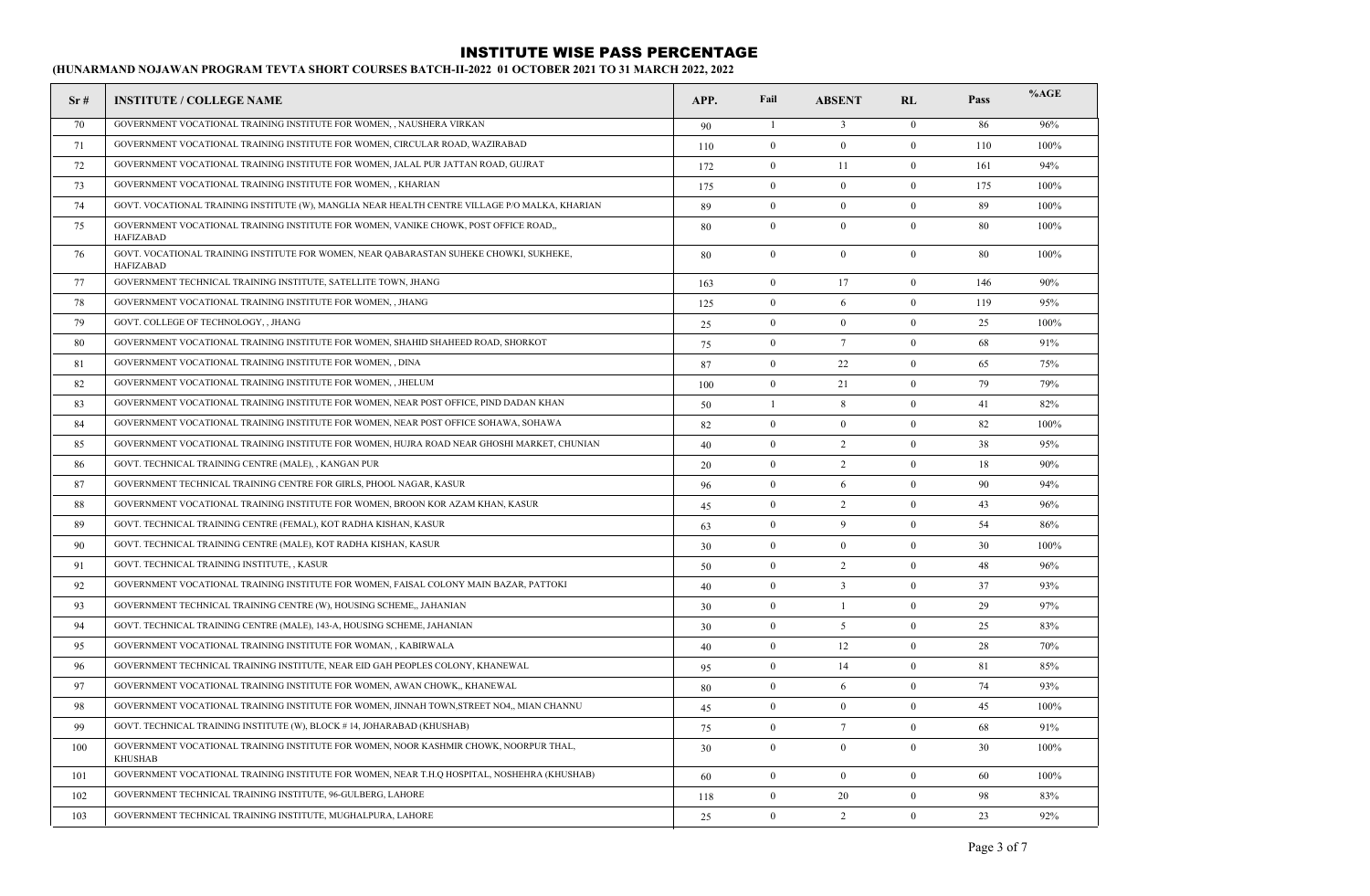| Sr# | <b>INSTITUTE / COLLEGE NAME</b>                                                                                | APP. | Fail             | <b>ABSENT</b>    | RL             | Pass | %AGE |
|-----|----------------------------------------------------------------------------------------------------------------|------|------------------|------------------|----------------|------|------|
| 104 | GOVERNMENT VOCATIONAL TRAINING INSTITUTE FOR WOMEN, DEV SMAJ ROAD, LAHORE                                      | 94   | $\bf{0}$         | -1               | $\overline{0}$ | 93   | 99%  |
| 105 | GOVERNMENT VOCATIONAL TRAINING INSTITUTE FOR WOMEN, SHALIMAR LINK ROAD, BEGHBANPURA,<br><b>LAHORE</b>          | 98   | $\mathbf{0}$     | 5                | $\overline{0}$ | 93   | 95%  |
| 106 | GOVERNMENT VOCATIONAL TRAINING INSTITUTE FOR WOMEN, INSIDE DELHI GATE NEAR MASJID WAZIR KHAN,<br><b>LAHORE</b> | 57   | $\bf{0}$         | $\theta$         | $\theta$       | 57   | 100% |
| 107 | GOVERNMENT VOCATIONAL TRAINING INSTITUTE FOR WOMEN, CANTT, LAHORE                                              | 97   | $\bf{0}$         | $\mathbf{1}$     | $\mathbf{0}$   | 96   | 99%  |
| 108 | GOVERNMENT VOCATIONAL TRAINING INSTITUTE FOR WOMEN, SHAD BAGH, LAHORE                                          | 102  | $\mathbf{0}$     | $\boldsymbol{0}$ | $\mathbf{0}$   | 102  | 100% |
| 109 | GOVERNMENT VOCATIONAL TRAINING INSTITUTE FOR WOMEN, JIAMUSA SHAHDARA, LAHORE                                   | 60   | $\mathbf{0}$     | $\overline{3}$   | $\mathbf{0}$   | 57   | 95%  |
| 110 | GOVT. TECHNICAL TRAINING INSTITUTE (W), COLLEGE ROAD, TOWNSHIP, LAHORE                                         | 61   | $\mathbf{0}$     | $\overline{0}$   | $\overline{0}$ | 61   | 100% |
| 111 | GOVT. VOCATIONAL TRAINING INSTITUTE (W), LOHARI/SAMANABAD, LAHORE                                              | 81   | $\mathbf{0}$     | -1               | $\overline{0}$ | 80   | 99%  |
| 112 | GOVT. VOCATIONAL TRAINING INSTITUTE FOR WOMEN, AWAN TOWN, LAHORE                                               | 82   | $\mathbf{0}$     | 2                | $\theta$       | 80   | 98%  |
| 113 | GOVT. VOCATIONAL TRAINING INSTITUTE FOR WOMEN (RMGTC), COLLEGE ROAD, TOWNSHIP,, LAHORE                         | 18   | $\mathbf{0}$     | $\mathbf{0}$     | $\theta$       | 18   | 100% |
| 114 | RSLN GVTI (W), 2-LYTTON ROAD, LAHORE                                                                           | 44   | $\mathbf{0}$     | 5                | $\overline{0}$ | 39   | 89%  |
| 115 | SIR SIKANDAR GOVERNMENT VOCATIONAL INSTITUTE FOR WOMEN, 2787/D JORY MORY BAZAR SHAHALAM<br><b>GATE, LAHORE</b> | 79   | $\mathbf{0}$     | $\overline{2}$   | $\mathbf{0}$   | 77   | 97%  |
| 116 | GOVERNMENT VOCATIONAL TRAINING INSTITUTE FOR WOMEN, NEAR GHS BOYS, CHAUBARA                                    | 40   | $\overline{0}$   | $\mathbf{0}$     | $\mathbf{0}$   | 40   | 100% |
| 117 | GOVT. TECHNICAL TRAINING INSTITUTE(BOYS), , FATEH PUR                                                          | 75   | $\mathbf{0}$     | $\overline{4}$   | $\theta$       | 71   | 95%  |
| 118 | GOVERNMENT VOCATIONAL TRAINING INSTITUTE FOR WOMEN,  KAROR LAL ESAN                                            | 60   | $\theta$         | $\theta$         | $\theta$       | 60   | 100% |
| 119 | GOVERNMENT COLLEGE OF TECHNOLOGY, , LAYYAH                                                                     | 30   | $\mathbf{0}$     | $\overline{0}$   | $\mathbf{0}$   | 30   | 100% |
| 120 | GOVERNMENT TECHNICAL TRAINING CENTER, CHOWK AZAM, LAYYAH                                                       | 40   | $\mathbf{0}$     | 6                | $\theta$       | 34   | 85%  |
| 121 | GOVERNMENT VOCATIONAL TRAINING INSTITUTE FOR WOMEN, , LAYYAH                                                   | 60   | $\boldsymbol{0}$ | $\bf{0}$         | $\theta$       | 60   | 100% |
| 122 | GOVT. COLLEGE OF TECHNOLOGY FOR WOMEN, ., LAYYAH                                                               | 51   | $\mathbf{0}$     | $\bf{0}$         | $\mathbf{0}$   | 51   | 100% |
| 123 | GOVERNMENT TECHNICAL TRAINING CENTRE (W), , KAHROOR PACCA                                                      | 80   | $\mathbf{0}$     | 8                | $\mathbf{0}$   | 72   | 90%  |
| 124 | GOVT. TECHNICAL TRAINING CENTRE (MALE), , KAHROOR PACCA                                                        | 45   | $\mathbf{0}$     | $\overline{0}$   | $\theta$       | 45   | 100% |
| 125 | GOVERNMENT TECHNICAL TRAINING CENTRE, DUNYA PUR, LODHRAN                                                       | 15   | $\mathbf{0}$     | $\mathbf{0}$     | $\overline{0}$ | 15   | 100% |
| 126 | GOVERNMENT VOCATIONAL TRAINING INSTITUTE FOR WOMEN, DC ROAD, LODHRAN                                           | 80   | $\mathbf{0}$     | $\overline{4}$   | $\mathbf{0}$   | 76   | 95%  |
| 127 | GOVT. VOCATIONAL TRAINING INSTITUE FOR WOMEN, HATTI MOTON MULL, LODHRAN                                        | 40   | $\mathbf{0}$     | $7\phantom{.0}$  | $\mathbf{0}$   | 33   | 83%  |
| 128 | GOVERNMENT VOCATIONAL TRAINING INSTITUTE FOR WOMEN, THANA ROAD, MANDI BAHAUDDIN                                | 60   | $\mathbf{0}$     | $\bf{0}$         | $\overline{0}$ | 60   | 100% |
| 129 | GOVERNMENT VOCATIONAL TRAINING INSTITUTE FOR WOMEN, KOTHIYALA SHEIKHAN ROAD,, PHALIA                           | 140  | $\mathbf{0}$     | 12               | $\mathbf{0}$   | 128  | 91%  |
| 130 | GOVERNMENT VOCATIONAL TRAINING INSTITUTE FOR WOMEN, MOHALA ALAM KHAN, ISA KHEL                                 | 60   | $\mathbf{0}$     | $\overline{3}$   | $\mathbf{0}$   | 57   | 95%  |
| 131 | GOVT. TECHNICAL TRAINING CENTRE, , ISA KHEL                                                                    | 42   | $\bf{0}$         | $\bf{0}$         | $\mathbf{0}$   | 42   | 100% |
| 132 | GOVERNMENT TECHNICAL TRAINING INSTITUTE, , MIANWALI                                                            | 65   | $\bf{0}$         | 13               | $\overline{0}$ | 52   | 80%  |
| 133 | GOVERNMENT VOCATIONAL TRAINING INSTITUTE FOR WOMEN, , MIANWALI                                                 | 60   | $\mathbf{0}$     | $\overline{2}$   | $\overline{0}$ | 58   | 97%  |
| 134 | GOVRNMENT VOCATIONAL TRAINING INSTITUTE FOR WOMAN, KAMAR MUSHANI, MIANWALI                                     | 50   | $\theta$         | $\bf{0}$         | $\theta$       | 50   | 100% |
| 135 | GOVT. TECHNICAL TRAINING CENTRE (DMTC), KUNDIAN,, MIANWALI                                                     | 35   | $\mathbf{0}$     | $\mathbf{3}$     | $\theta$       | 32   | 91%  |
| 136 | GOVT. VOCATIONAL TRAINING INSTITUE FOR WOMEN, ABAD, MIANWALI                                                   | 80   | $\mathbf{0}$     | $\overline{4}$   | $\theta$       | 76   | 95%  |
| 137 | GOVERNMENT TECHNICAL TRAINING CENTRE (FEMALE), , PIPLAN                                                        | 40   | $\overline{3}$   | 9                | $\theta$       | 28   | 70%  |
|     |                                                                                                                |      |                  |                  |                |      |      |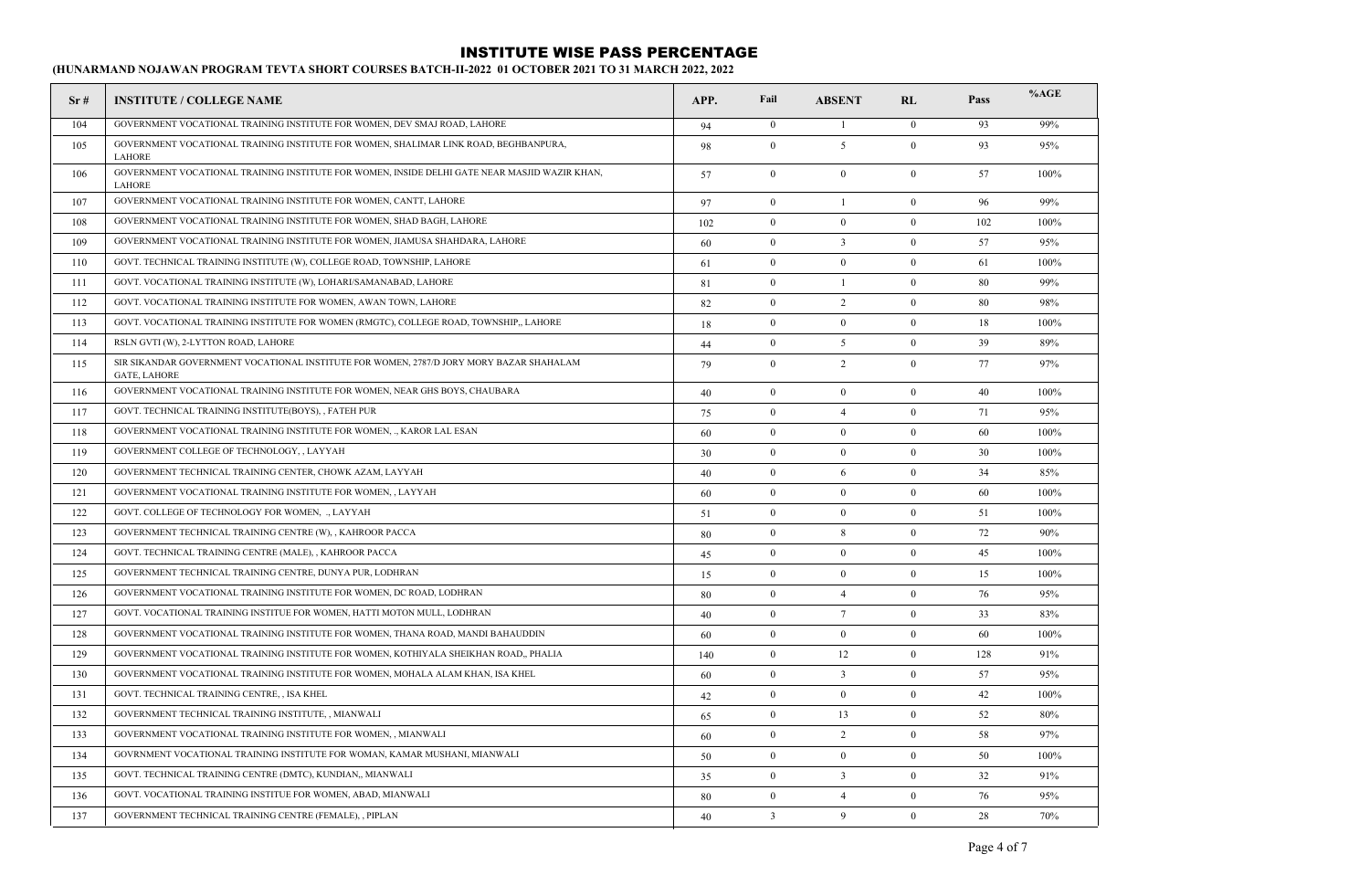| Sr# | <b>INSTITUTE / COLLEGE NAME</b>                                                                               | APP. | Fail             | <b>ABSENT</b>  | RL               | Pass | %AGE |
|-----|---------------------------------------------------------------------------------------------------------------|------|------------------|----------------|------------------|------|------|
| 138 | GOVT. TECHNICAL TRAINING CENTRE (MALE), , PIPLAN                                                              | 20   | $\bf{0}$         | 5              | $\mathbf{0}$     | 15   | 75%  |
| 139 | GOVERNMENT TECHNICAL TRAINING CENTRE, , JALALPUR PIRWALA                                                      | 30   | $\mathbf{0}$     | $\overline{4}$ | $\mathbf{0}$     | 26   | 87%  |
| 140 | GOVT. TECHNICAL TRAINING INSTITUTE, PEER QATAL., JALALPUR PIRWALA                                             | 25   | $\boldsymbol{0}$ | 2              | $\boldsymbol{0}$ | 23   | 92%  |
| 141 | GOVERNMENT COLLEGE OF TECHNOLOGY FOR WOMEN, QASIM PUR COLONY, MULTAN                                          | 25   | $\boldsymbol{0}$ | $\mathbf{1}$   | $\boldsymbol{0}$ | 24   | 96%  |
| 142 | GOVERNMENT TECHNICAL TRAINING INSTITUTE, KHANEWAL ROAD, MULTAN                                                | 75   | $\mathbf{1}$     | 17             | $\mathbf{0}$     | 57   | 76%  |
| 143 | GOVERNMENT VOCATIONAL TRAINING INSTITUTE FOR WOMEN, QASIM PUR COLONY, MULTAN                                  | 75   | $\mathbf{0}$     | $\mathbf{0}$   | $\mathbf{0}$     | 75   | 100% |
| 144 | GOVERNMENT VOCATIONAL TRAINING INSTITUTE FOR WOMEN, NEW DOLAT GATE, MULTAN                                    | 50   | $\mathbf{0}$     | $\mathbf{0}$   | $\mathbf{0}$     | 50   | 100% |
| 145 | GOVERNMENT VOCATIONAL TRAINING INSTITUTE FOR WOMEN (RMGT), SHAH RUK-N-E-ALAM COLONY 19-A, I<br>BLOCK, MULTAN  | 75   | $\mathbf{0}$     | 5              | $\mathbf{0}$     | 70   | 93%  |
| 146 | GOVT. VOCATIONAL TRAINING INSTITUTE (FOR WOMEN), JALAL PUR, PEERWALA                                          | 20   | $\mathbf{0}$     | $\mathbf{0}$   | $\mathbf{0}$     | 20   | 100% |
| 147 | GOVERNMENT VOCATIONAL TRAINING INSTITUTE FOR WOMEN, NEW KHAN BUS STAND JALALPUR ROAD,<br>SHUJABAD             | 30   | $\mathbf{0}$     | $\mathbf{0}$   | $\mathbf{0}$     | 30   | 100% |
| 148 | GOVT. TECHNICAL TRAINING CENTRE,,, SHUJABAD                                                                   | 45   | $\boldsymbol{0}$ | 5              | $\mathbf{0}$     | 40   | 89%  |
| 149 | GOVERNMENT VOCATIONAL TRAINING INSTITUTE FOR WOMEN, FATEH PUR ROAD NEAR NORANI MASJID,<br><b>ALIPUR</b>       | 50   | $\mathbf{0}$     | $\mathbf{0}$   | $\mathbf{0}$     | 50   | 100% |
| 150 | GOVERNMENT COLLEGE OF TECHNOLOGY, 7-KM GT ROAD LALA MEER, KOT ADDU                                            | 20   | $\mathbf{0}$     | $\mathbf{0}$   | $\mathbf{0}$     | 20   | 100% |
| 151 | GOVERNMENT VOCATIONAL TRAINING INSTITUTE FOR WOMEN, , KOT ADDU                                                | 20   | $\mathbf{0}$     | $\mathbf{0}$   | $\mathbf{0}$     | 20   | 100% |
| 152 | GOVERNMENT VOCATIONAL TRAINING INSTITUTE FOR WOMEN, NEAR FAISAL STADIUM, MUZAFFARGARH                         | 25   | $\mathbf{0}$     | $\mathbf{0}$   | $\mathbf{0}$     | 25   | 100% |
| 153 | GOVT. COLLEGE OF TECHNOLOGY,, D.G KHAN ROAD, ALI PUR BY PASS,, MUZAFFARGARH                                   | 20   | $\mathbf{0}$     | 6              | $\mathbf{0}$     | 14   | 70%  |
| 154 | GOVT. TECHNICAL TRAINING CENTRE, , MORE KHUNDA                                                                | 15   | $\mathbf{0}$     | $\mathbf{0}$   | $\mathbf{0}$     | 15   | 100% |
| 155 | GOVERNMENT VOCATIONAL TRAINING INSTITUTE FOR WOMEN, NER GURDWARA TAMBOO SHAHIB RAILWAY<br>ROAD, NANKANA SAHIB | 80   | $\mathbf{0}$     | 9              | $\mathbf{0}$     | 71   | 89%  |
| 156 | GOVT. TECHNICAL TRAINING CENTRE (MALE), WARD NO. 2 IFTIKHAR COLONY SHAH KOT, NANKANA SAHIB                    | 35   | $\boldsymbol{0}$ | $\mathbf{0}$   | $\boldsymbol{0}$ | 35   | 100% |
| 157 | GOVERNMENT VOCATIONAL TRAINING INSTITUTE FOR WOMEN, ., SANGLA HILLS                                           | 70   | $\mathbf{0}$     | 20             | $\boldsymbol{0}$ | 50   | 71%  |
| 158 | GOVT. TECHNICAL TRAINING CENTRE (FEMALE), NEW COLLEGE ROAD, SHAHKOT                                           | 68   | $\mathbf{0}$     | $\mathbf{1}$   | $\mathbf{0}$     | 67   | 99%  |
| 159 | GOVERNMENT VOCATIONAL TRAINING INSTITUTE FOR WOMEN, , NAROWAL                                                 | 40   | $\mathbf{0}$     | $\mathbf{0}$   | $\mathbf{0}$     | 40   | 100% |
| 160 | MEHMOOD KHAN GOVT. COLLEGE OF TECHNOLOGY,, MAHAR SHARIF ROAD, NEAR OLD DCO OFFICE,, NAROWAL                   | 20   | $\mathbf{0}$     | $\overline{3}$ | $\mathbf{0}$     | 17   | 85%  |
| 161 | GOVERNMENT VOCATIONAL TRAINING INSTITUTE FOR WOMEN, DARMAN ROAD, SHAKARGARH                                   | 40   | $\mathbf{0}$     | 12             | $\mathbf{0}$     | 28   | 70%  |
| 162 | GOVT. TECHNICAL TRAINING INSTITUTE, , OKARA                                                                   | 70   | $\theta$         | 6              | $\theta$         | 64   | 91%  |
| 163 | GOVT. TECHNICAL TRAINING CENTRE (FEMALE), ROBINA TOWN 126, RENALA KHURD                                       | 45   | $\theta$         | $\bf{0}$       | $\theta$         | 45   | 100% |
| 164 | GOVT. TECHNICAL TRAINING CENTRE (MALE), 30-B HOUSING SCHEME, RENALA KHURD                                     | 75   | $\bf{0}$         | 5              | $\bf{0}$         | 70   | 93%  |
| 165 | GOVERNMENT VOCATIONAL TRAINING INSTITUTE FOR WOMEN, BAGHO BAHAR ROAD NEAR RAILWAY FATAK,<br><b>KHANPUR</b>    | 80   | $\boldsymbol{0}$ | 9              | $\boldsymbol{0}$ | 71   | 89%  |
| 166 | GOVERNMENT VOCATIONAL TRAINING INSTITUTE FOR WOMEN, 87/A BANK ROAD, LIAOATPUR                                 | 60   | $\theta$         | 9              | $\theta$         | 51   | 85%  |
| 167 | GOVT COLLEGE OF TECHNOLOGY, , RAHIM YAR KHAN                                                                  | 25   | $\theta$         | $\bf{0}$       | $\Omega$         | 25   | 100% |
| 168 | GOVT. TECHNICAL TRAINING CENTRE, , RAHIM YAR KHAN                                                             | 60   | $\boldsymbol{0}$ | $\overline{4}$ | $\bf{0}$         | 56   | 93%  |
| 169 | GOVERNMENT VOCATIONAL TRAINING INSTITUTE FOR WOMEN, KANAL ROAD, SADIQABAD                                     | 70   | $\boldsymbol{0}$ | 12             | $\boldsymbol{0}$ | 58   | 83%  |
| 170 | GOVT TECHNICAL TRAINING CENTRE, JAMAL-UD-DIN WALI ROAD,, SADIQABAD                                            | 30   | $\theta$         | $\overline{2}$ | $\theta$         | 28   | 93%  |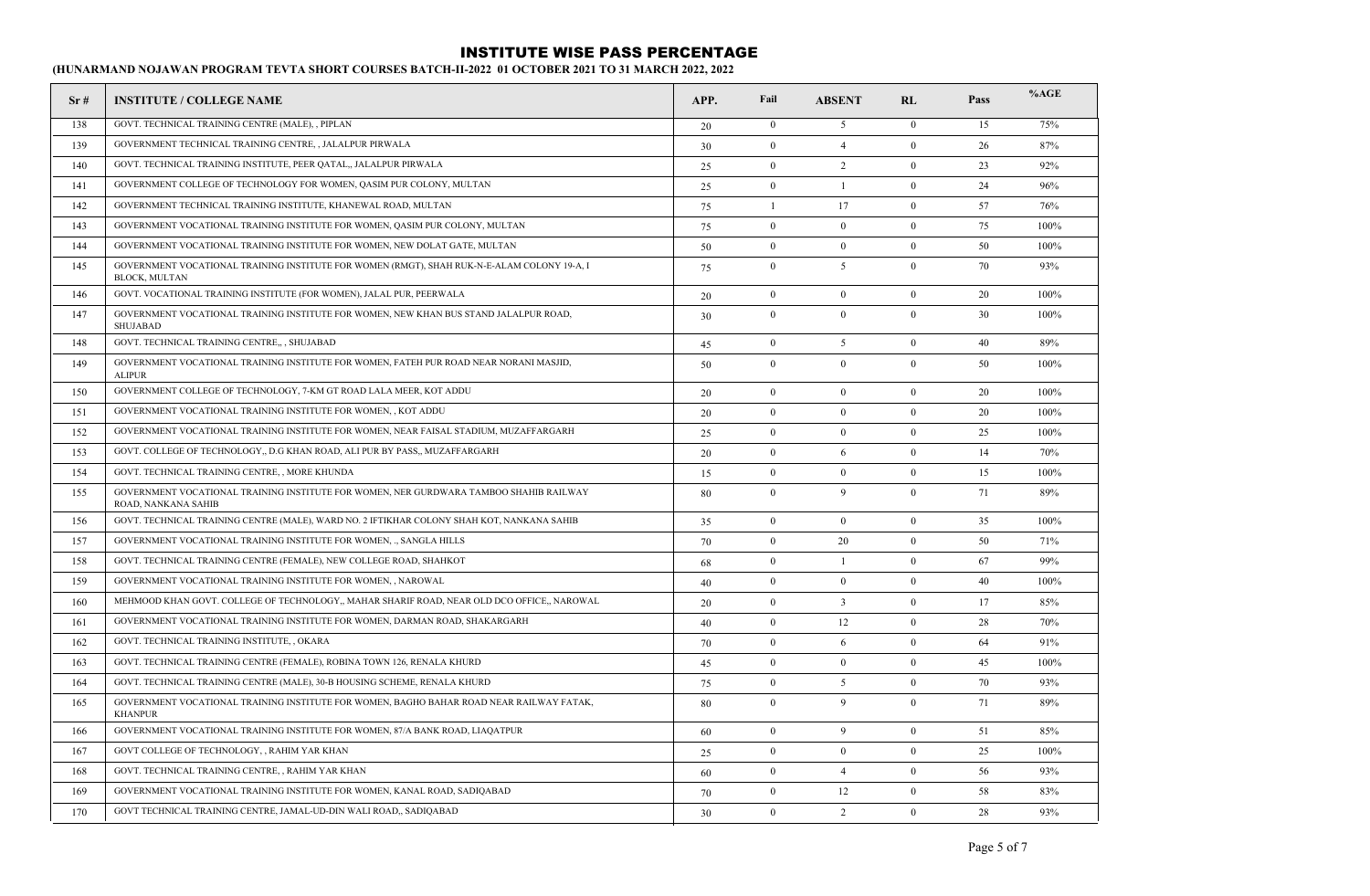| Sr# | <b>INSTITUTE / COLLEGE NAME</b>                                                                                    | APP. | Fail           | <b>ABSENT</b>   | RL             | Pass | %AGE |
|-----|--------------------------------------------------------------------------------------------------------------------|------|----------------|-----------------|----------------|------|------|
| 171 | GOVERTNMENT TECHNICAL TRAINING CENTRE, SIDHU WALI ROAD, TRANDA MUHAMMAD PANAH                                      | 45   | $\overline{0}$ | 6               | $\Omega$       | 39   | 87%  |
| 172 | GOVERNMENT VOCATIONAL TRAINING INSTITUTE FOR WOMAN,  JAMPUR                                                        | 60   | $\overline{0}$ | $\overline{3}$  | $\overline{0}$ | 57   | 95%  |
| 173 | GOVT. TECHNICAL TRAINING CENTRE (MALE), , JAMPUR                                                                   | 40   | $\mathbf{0}$   | $\mathbf{0}$    | $\mathbf{0}$   | 40   | 100% |
| 174 | GOVT. VOCATIONAL TRAINING INSTITUTE FOR WOMEN (ABAD), JAMPUR                                                       | 60   | $\mathbf{0}$   | $\mathbf{0}$    | $\mathbf{0}$   | 60   | 100% |
| 175 | GOVT. TECHNICAL TRAINING CENTRE (DMTC),,, KOT MITHAN SHARIF                                                        | 60   | $\overline{0}$ | $\mathbf{0}$    | $\overline{0}$ | 60   | 100% |
| 176 | GOVERNMENT VOCATIONAL TRAINING INSTITUTE FOR WOMEN, ATTA ABAD COLONY, RAJANPUR                                     | 20   | $\mathbf{0}$   | $\mathbf{0}$    | $\mathbf{0}$   | 20   | 100% |
| 177 | GOVT. TECHNICAL TRAINING CENTRE (DMTC), FAZILPUR,, RAJANPUR                                                        | 40   | $\mathbf{0}$   | $\overline{4}$  | $\mathbf{0}$   | 36   | 90%  |
| 178 | GOVT. TECHNICAL TRAINING CENTRE (MALE), ABAD, RAJANPUR                                                             | 40   | $\mathbf{0}$   | -1              | $\mathbf{0}$   | 39   | 98%  |
| 179 | GOVT. VOCATIONAL TRAINING INSTITUTE FOR WOMEN, ABAD, RAJANPUR                                                      | 20   | $\mathbf{0}$   | $\mathbf{0}$    | $\mathbf{0}$   | 20   | 100% |
| 180 | GOVERNMENT TECHNICAL TRAINING INSTITUTE, G.T ROAD, GUJAR KHAN                                                      | 25   | $\mathbf{0}$   | $\overline{4}$  | $\mathbf{0}$   | 21   | 84%  |
| 181 | GOVERNMENT TECHNICAL TRAINING CENTRE, MAIN DAULTALA ROAD, RAWALPINDI                                               | 35   | $\overline{0}$ | 2               | $\overline{0}$ | 33   | 94%  |
| 182 | GOVERNMENT VOCATIONAL TRAINING INSTITUTE FOR WOMEN, 0/635 KARTAR PURA, RAWALPINDI                                  | 45   | $\mathbf{0}$   | 12              | $\mathbf{0}$   | 33   | 73%  |
| 183 | GOVT. COLLEGE OF TECHNOLOGY, , RAWALPINDI                                                                          | 50   | $\mathbf{0}$   | $\mathbf{0}$    | $\theta$       | 50   | 100% |
| 184 | GOVT. TECHNICAL TRAINING CENTRE (MALE), NEAR BANK AL-FALAH KASHMIR ROAD KALLAR SYEDAN,<br><b>RAWALPINDI</b>        | 75   | $\overline{0}$ | 13              | $\overline{0}$ | 62   | 83%  |
| 185 | GOVT. TECHNICAL TRAINING INSTITUTE, KOHATI BAZAR, RAWALPINDI                                                       | 25   | $\mathbf{0}$   | $\overline{2}$  | $\mathbf{0}$   | 23   | 92%  |
| 186 | GOVERNMENT TECHNICAL TRAINING INSTITUTE, OKANWALA ROAD, CHICHAWATNI                                                | 143  | $\mathbf{0}$   | 5               | $\mathbf{0}$   | 138  | 97%  |
| 187 | GOVT. VOCATIONAL TRAINING FOR WOMEN, 45, ADDA, OKAN WALA ROAD, CHICHAWATNI                                         | 88   | $\mathbf{0}$   | $\mathbf{0}$    | $\mathbf{0}$   | 88   | 100% |
| 188 | GOVERNMENT TECHNICAL TRAINING INSTITUTE, AHMAD MURAD ROAD, SAHIWAL                                                 | 117  | $\overline{0}$ | 13              | $\overline{0}$ | 104  | 89%  |
| 189 | GOVERNMENT TECHNICAL TRAINING INSTITUTE, OLD HARAPPA ROAD, SAHIWAL                                                 | 70   | $\mathbf{0}$   | $\overline{3}$  | $\overline{0}$ | 67   | 96%  |
| 190 | GOVERNMENT VOCATIONAL TRAINING INSTITUTE FOR WOMEN, NAI ABADI NEAR GOVT. URBAN AREA HIGH<br><b>SCHOOL, SAHIWAL</b> | 135  | $\theta$       | $\overline{0}$  | $\theta$       | 135  | 100% |
| 191 | GOVT. COLLEGE OF TECHNOLOGY FOR WOMEN, FAREEDIA PARK, KARBLA ROAD., SAHIWAL                                        | 75   | $\overline{0}$ | 22              | $\overline{0}$ | 53   | 71%  |
| 192 | GOVERNMENT VOCATIONAL TRAINING INSTITUTE FOR WOMEN, , BHALWAL                                                      | 60   | $\mathbf{0}$   | $\mathbf{0}$    | $\mathbf{0}$   | 60   | 100% |
| 193 | GOVERNMENT TECHNICAL TRAINING INSTITUTE, 47 NB, SARGODHA                                                           | 40   | $\overline{0}$ | $7\phantom{.0}$ | $\overline{0}$ | 33   | 83%  |
| 194 | GOVERNMENT TECHNICAL TRAINING INSTITUTE, SILLANWALI ROAD, SARGODHA                                                 | 40   | $\overline{0}$ | $7\phantom{.0}$ | $\theta$       | 33   | 83%  |
| 195 | GOVERNMENT VOCATIONAL TRAINING INSTITUTE FOR WOMEN, BLOCK13, SARGODHA                                              | 120  | $\overline{1}$ | 5               | $\overline{0}$ | 114  | 95%  |
| 196 | GOVERNMENT VOCATIONAL TRAINING INSTITUTE FOR WOMEN, SHAHPUR SADAR, SARGODHA                                        | 40   | $\overline{0}$ | 2               | $\overline{0}$ | 38   | 95%  |
| 197 | GOVT TECHNICAL TRAINING INSTITUE, BHALWAL, SARGODHA                                                                | 20   | $\theta$       | $\overline{3}$  | $\theta$       | 17   | 85%  |
| 198 | GOVT. TECHNICAL TRAINING INSTITUTE, BHERA, SARGODHA                                                                | 20   | $\overline{0}$ | 5               | $\overline{0}$ | 15   | 75%  |
| 199 | GOVERNMENT VOCATIONAL TRAINING INSTITUTE FOR WOMEN, ALI AKBAR ROAD CHOWK ABBAS AMAMIA<br>COLONY, FEROZEWALA        | 60   | $\mathbf{0}$   | -1              | $\mathbf{0}$   | 59   | 98%  |
| 200 | GOVT. TECHNICAL TRAINING CENTRE (DMTC), , MANANWALA                                                                | 90   | $\overline{0}$ | $\overline{0}$  | $\overline{0}$ | 90   | 100% |
| 201 | GOVERNMENT TECHNICAL TRAINING CENTRE (FEMALE), OLD POLICE STATION ROAD, SAFDARABAD                                 | 55   | $\theta$       | 6               | $\theta$       | 49   | 89%  |
| 202 | GOVT. TECHNICAL TRAINING CENTRE (MALE), BOTTER MARKET, SAFDARABAD                                                  | 40   | $\overline{0}$ | $\overline{3}$  | $\overline{0}$ | 37   | 93%  |
| 203 | GOVERNMENT TECHNICAL TRAINING INSTITUTE, HIRAN MINAR ROAD, SHEIKHUPURA                                             | 65   | $\theta$       | $7\phantom{.0}$ | $\theta$       | 58   | 89%  |
| 204 | GOVERNMENT VOCATIONAL TRAINING INSTITUTE FOR WOMEN, AKBER BAZAR, SHEIKHUPURA                                       | 100  | $\theta$       | 12              | $\theta$       | 88   | 88%  |